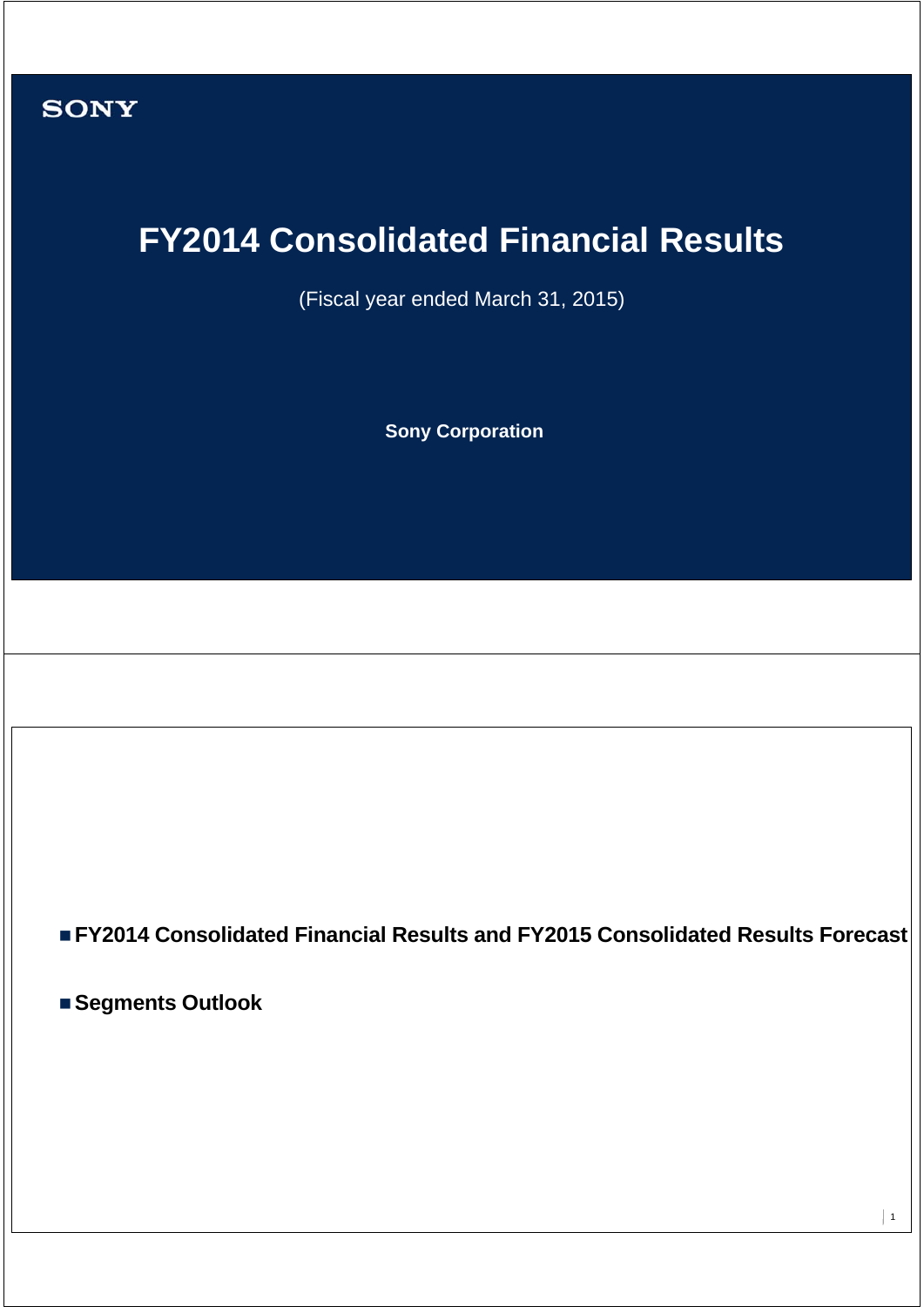### **FY2014 Consolidated Results**

|                                                                                                   | <b>FY13</b> | <b>FY14</b>   | Change    |
|---------------------------------------------------------------------------------------------------|-------------|---------------|-----------|
| Sales & operating revenue                                                                         | 7,767.3     | 8,215.9       | $+5.8%$   |
| Operating income                                                                                  | 26.5        | 68.5          | $+158.7%$ |
| Income before income taxes                                                                        | 25.7        | 39.7          | $+54.3%$  |
| Net income attributable to Sony Corporation's<br>stockholders                                     | $-128.4$    | $-126.0$      |           |
| Net income attributable to Sony Corporation's<br>stockholders per share of common stock (diluted) | -124.99 yen | $-113.04$ yen |           |
| Restructuring charges <sup>*2</sup>                                                               | 80.6        | 98.0          | $+21.6%$  |

| <b>Average Rate</b> | <b>FY13</b> | <b>FY14</b> |
|---------------------|-------------|-------------|
| 1 US dollar         | 100.2 yen   | 109.9 yen   |
| 1 euro              | 134.4 yen   | 138.8 yen   |

→ In the Financial Services segment, certain figures for FY13 have been revised from the versions previously disclosed (applied to all following pages)<br>\*! Constant currency (CC) basis: change that would have occurred with

### **Q4 FY2014 Consolidated Results**

|                                                                                                   | Q4 FY13       | <b>Q4 FY14</b> | Change   |
|---------------------------------------------------------------------------------------------------|---------------|----------------|----------|
| Sales & operating revenue                                                                         | 1,870.9       | 1,937.7        | $+3.6%$  |
| Operating income                                                                                  | $-111.8$      | $-97.8$        |          |
| Income before income taxes                                                                        | $-113.1$      | $-106.5$       |          |
| Net income attributable to Sony Corporation's<br>stockholders                                     | $-138.2$      | $-106.8$       |          |
| Net income attributable to Sony Corporation's<br>stockholders per share of common stock (diluted) | $-132.97$ yen | $-91.39$ yen   |          |
| Restructuring charges                                                                             | 54.5          | 64.3           | $+18.1%$ |

| <b>Average Rate</b> | <b>Q4 FY13</b> | <b>Q4 FY14</b> |
|---------------------|----------------|----------------|
| 1 US dollar         | 102.8 yen      | 119.1 yen      |
| 1 euro              | 140.9 yen      | 134.4 yen      |

(Bln Yen)

(Bln Yen)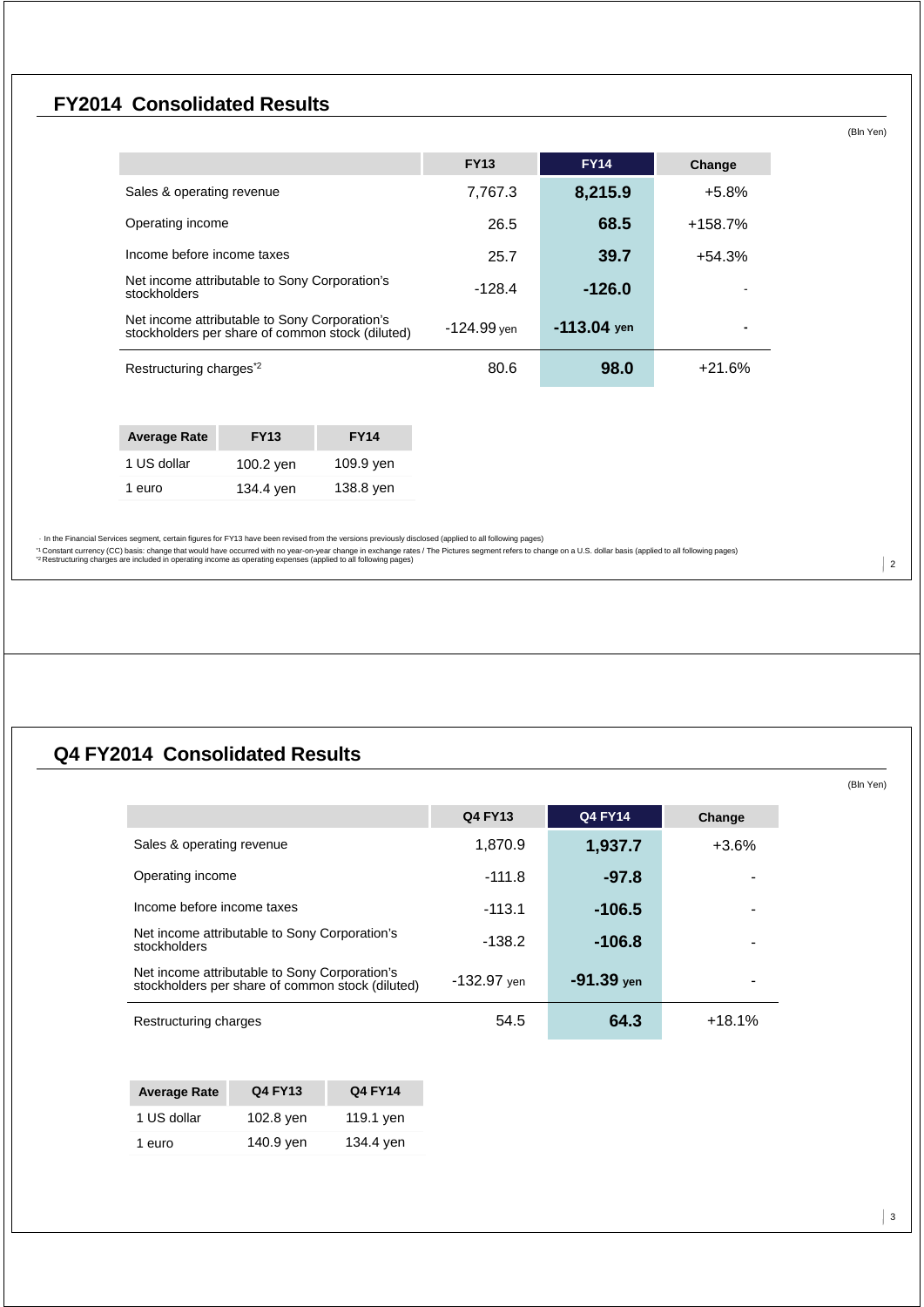# **FY2014 Results by Segment**

|                                                              |                                  | <b>FY13</b>         | <b>FY14</b>          | Change                       | Change(CC) | <b>FX Impact</b> | (Bln Yen) |
|--------------------------------------------------------------|----------------------------------|---------------------|----------------------|------------------------------|------------|------------------|-----------|
| <b>Mobile Communications</b><br>(MC)                         | <b>Sales</b><br>Operating income | 1.191.8<br>12.6     | 1,323.3<br>$-220.4$  | $+11.0%$<br>$-233.0$ bln yen | $+7%$      | $+45.3$ bln yen  |           |
| Game &<br><b>Network Services (G&amp;NS)</b>                 | Sales<br>Operating income        | 1.043.9<br>$-18.8$  | 1.388.0<br>48.1      | $+33.0%$<br>$+66.9$ bln yen  | $+25%$     | $+86.5$ bln yen  |           |
| <b>Imaging Products &amp;</b><br><b>Solutions (IP&amp;S)</b> | Sales<br>Operating income        | 741.2<br>26.3       | 720.0<br>54.7        | $-2.9%$<br>$+28.4$ bln yen   | $-7%$      | $+33.9$ bln yen  |           |
| <b>Home Entertainment &amp;</b><br>Sound (HE&S)              | Sales<br>Operating income        | 1.168.6<br>$-25.5$  | 1.207.3<br>20.1      | $+3.3%$<br>$+45.6$ bln yen   | $-2%$      | $+64.6$ bln yen  |           |
| <b>Devices</b>                                               | Sales<br>Operating income        | 773.0<br>$-12.4$    | 957.8<br>93.1        | $+23.9%$<br>$+105.5$ bln yen | $+16%$     | $+61.2$ bln yen  |           |
| <b>Pictures</b>                                              | <b>Sales</b><br>Operating income | 829.6<br>51.6       | 878.7<br>58.5        | $+5.9%$<br>$+6.9$ bln yen    | $-4%$      |                  |           |
| <b>Music</b>                                                 | <b>Sales</b><br>Operating income | 503.3<br>50.2       | 544.6<br>59.0        | $+8.2%$<br>$+8.8$ bln yen    | $+1%$      |                  |           |
| <b>Financial Services</b>                                    | Revenue<br>Operating income      | 993.8<br>170.3      | 1,083.6<br>193.3     | $+9.0%$<br>$+23.0$ bln yen   |            |                  |           |
| <b>All Other</b>                                             | <b>Sales</b><br>Operating income | 858.0<br>$-136.1$   | 491.1<br>$-103.4$    | $-42.8%$<br>$+32.7$ bln yen  |            |                  |           |
| <b>Corporate and elimination</b>                             | <b>Sales</b><br>Operating income | $-335.9$<br>$-91.7$ | $-378.6$<br>$-134.4$ | $-42.6$ bln yen              |            |                  |           |
| <b>Consolidated total</b>                                    | Sales<br>Operating income        | 7.767.3<br>26.5     | 8,215.9<br>68.5      | $+5.8%$<br>$+42.1$ bln yen   | $+1%$      | +398.2 bln yen   |           |

- Due to Sony's modification to its organizational structure on and after Apri 1, 2014, certain figures in FY13 have been reclassified to conform to the presentation of FY14 (applied to all following pages)<br>\_transations a

# **Q4 FY2014 Results by Segment**

|                                                              |                                  | Q4 FY13             | <b>Q4 FY14</b>     | Change                      | Change(CC) | <b>FX Impact</b> | (Bln Yen) |
|--------------------------------------------------------------|----------------------------------|---------------------|--------------------|-----------------------------|------------|------------------|-----------|
| <b>Mobile Communications</b><br>(MC)                         | Sales<br>Operating income        | 268.5<br>$-15.1$    | 271.6<br>$-55.0$   | $+1.2%$<br>$-39.9$ bln yen  | $+5%$      | $-11.6$ bln yen  |           |
| Game &<br><b>Network Services (G&amp;NS)</b>                 | Sales<br>Operating income        | 288.4<br>$-10.7$    | 289.5<br>$-5.6$    | $+0.4%$<br>$+5.1$ bln yen   | $-6%$      | $+17.2$ bln yen  |           |
| <b>Imaging Products &amp;</b><br><b>Solutions (IP&amp;S)</b> | Sales<br>Operating income        | 186.7<br>7.5        | 175.7<br>$-5.8$    | $-5.9%$<br>$-13.3$ bln yen  | $-12%$     | $+11.3$ bln yen  |           |
| <b>Home Entertainment &amp;</b><br>Sound (HE&S)              | <b>Sales</b><br>Operating income | 225.6<br>$-23.2$    | 225.9<br>$-20.9$   | $+0.1%$<br>$+2.3$ bln yen   | $-7%$      | $+16.7$ bln yen  |           |
| <b>Devices</b>                                               | Sales<br>Operating income        | 170.1<br>$-11.6$    | 233.2<br>$-3.6$    | $+37.1%$<br>$+8.1$ bln yen  | $+24%$     | $+22.2$ bln yen  |           |
| <b>Pictures</b>                                              | Sales<br>Operating income        | 269.1<br>41.4       | 295.1<br>45.5      | $+9.7%$<br>$+4.1$ bln yen   | $-6%$      |                  |           |
| <b>Music</b>                                                 | Sales<br>Operating income        | 131.7<br>8.0        | 147.4<br>10.3      | $+11.9%$<br>$+2.3$ bln yen  | $+1%$      |                  |           |
| <b>Financial Services</b>                                    | Revenue<br>Operating income      | 216.7<br>40.4       | 262.2<br>51.0      | $+21.0%$<br>$+10.6$ bln yen |            |                  |           |
| <b>All Other</b>                                             | Sales<br>Operating income        | 180.9<br>$-101.8$   | 109.4<br>$-52.5$   | $-39.5%$<br>$+49.4$ bln yen |            |                  |           |
| <b>Corporate and elimination</b>                             | Sales<br>Operating income        | $-66.8$<br>$-46.7$  | $-72.2$<br>$-61.3$ | $-14.7$ bln yen             |            |                  |           |
| <b>Consolidated total</b>                                    | <b>Sales</b><br>Operating income | 1.870.9<br>$-111.8$ | 1.937.7<br>$-97.8$ | $+3.6%$<br>$+14.0$ bln yen  | $-2%$      | $+109.0$ bln yen |           |

5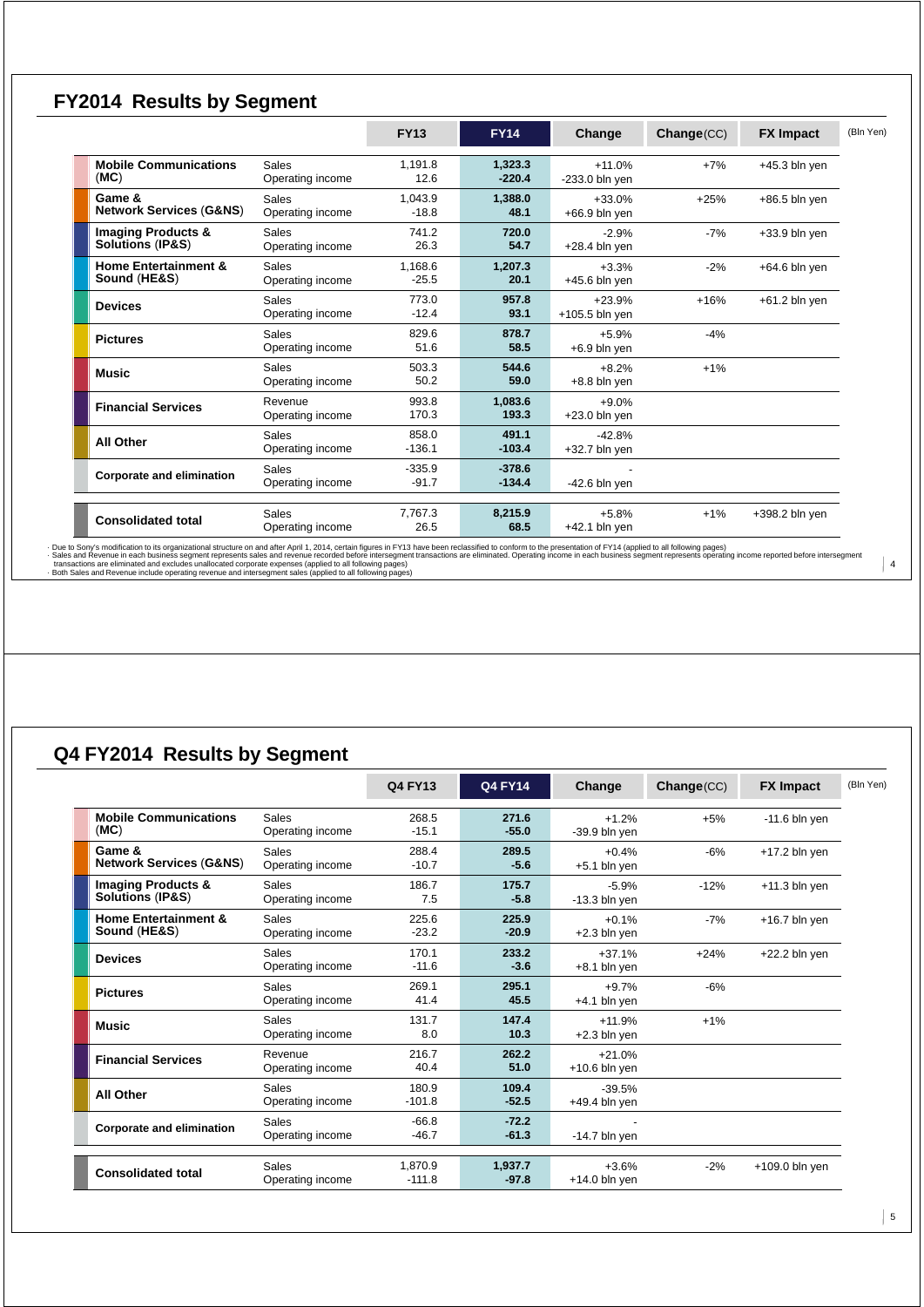# **FY2015 Consolidated Results Forecast**

|                                                               | <b>FY13</b> | <b>FY14</b> | FY15 FCT        | <b>Change from FY15</b>   |
|---------------------------------------------------------------|-------------|-------------|-----------------|---------------------------|
| Sales & operating revenue                                     | 7,767.3     | 8,215.9     | 7,900           | $-3.8\%$                  |
| Operating income                                              | 26.5        | 68.5        | 320             | $+251.5$ bln yen          |
| Income before income taxes                                    | 25.7        | 39.7        | 345             | $+305.3$ bln yen          |
| Net income attributable to Sony Corporation's<br>stockholders | $-128.4$    | $-126.0$    | 140             | $+266.0$ bln yen          |
| Capital expenditures*1                                        | 261.0       | 251.0       | 510             | $+103.1%$                 |
| Depreciation & amortization <sup>*2</sup>                     | 376.7       | 354.6       | 365             | $+2.9%$                   |
| Research & development                                        | 466.0       | 464.3       | 490             | $+5.5%$                   |
|                                                               |             |             |                 | Dividend per share (Plan) |
| Foreign exchange rates                                        | Actual      | Actual      | Assumption      | Interim<br>10 yen         |
| 1 US dollar                                                   | 100.2 yen   | 109.9 yen   | Approx. 120 yen |                           |
| 1 euro                                                        | 134.4 yen   | 138.8 yen   | Approx. 125 yen | Undetermined<br>Year-end  |

\*1 Does not include the increase in intangible assets resulting from acquisitions (applied to all following pages) \*2 Includes amortization expenses for intangible assets and for deferred insurance acquisition costs

# **FY2015 Results Forecast by Segment**

|                                                              |                                  | <b>FY14</b>         | FY15 FCT       | Change from<br>$F\bar{Y}14$ | <b>Segment Forecast</b><br><b>Rate Assumption</b>                                                                    | (Bln Yen) |
|--------------------------------------------------------------|----------------------------------|---------------------|----------------|-----------------------------|----------------------------------------------------------------------------------------------------------------------|-----------|
| <b>Mobile Communications</b><br>(MC)                         | <b>Sales</b><br>Operating income | 1.410.2<br>$-217.6$ | 1.310<br>$-39$ | $-7.1%$<br>$+178.6$ bln yen | 1 US dollar<br>$118$ yen                                                                                             |           |
| Game &<br><b>Network Services (G&amp;NS)</b>                 | Sales<br>Operating income        | 1.388.0<br>48.1     | 1.370<br>40    | $-1.3%$<br>$-8.1$ bln yen   | 136 yen<br>1 euro<br>The impact of the difference between                                                            |           |
| <b>Imaging Products &amp;</b><br><b>Solutions (IP&amp;S)</b> | <b>Sales</b><br>Operating income | 720.0<br>54.7       | 690<br>50      | $-4.2%$<br>-4.7 bln yen     | the assumed rates for the consolidated<br>results and the rates used when the<br>individual segments completed their |           |
| <b>Home Entertainment &amp;</b><br>Sound (HE&S)              | Sales<br>Operating income        | 1,238.1<br>24.1     | 1.160<br>22    | $-6.3%$<br>$-2.1$ bln yen   | forecasts has been included in the<br>forecast for All Other                                                         |           |
| <b>Devices</b>                                               | <b>Sales</b><br>Operating income | 927.1<br>89.0       | 1.080<br>121   | $+16.5%$<br>$+32.0$ bln yen |                                                                                                                      |           |
| <b>Pictures</b>                                              | Sales<br>Operating income        | 878.7<br>58.5       | 1.020<br>64    | $+16.1%$<br>$+5.5$ bln yen  |                                                                                                                      |           |
| <b>Music</b>                                                 | Sales<br>Operating income        | 559.2<br>60.6       | 550<br>74      | $-1.6%$<br>$+13.4$ bln yen  |                                                                                                                      |           |
| <b>Financial Services</b>                                    | Revenue<br>Operating income      | 1,083.6<br>193.3    | 1.060<br>175   | $-2.2%$<br>$-18.3$ bln yen  |                                                                                                                      |           |
| All Other.<br><b>Corporate and elimination</b>               | Operating income                 | $-242.2$            | $-187$         | $+55.2$ bln yen             |                                                                                                                      |           |
| <b>Consolidated total</b>                                    | Sales<br>Operating income        | 8.215.9<br>68.5     | 7,900<br>320   | $-3.8%$<br>$+251.5$ bln yen |                                                                                                                      |           |

· Due to Sony's modification to its organizational structure on April 1, 2015, certain figures in FY14 have been reclassified to conform to the presentation of FY14 (see Page 27 for more details)

 $\vert 6$ 

 $|7|$ 

(Bln Yen)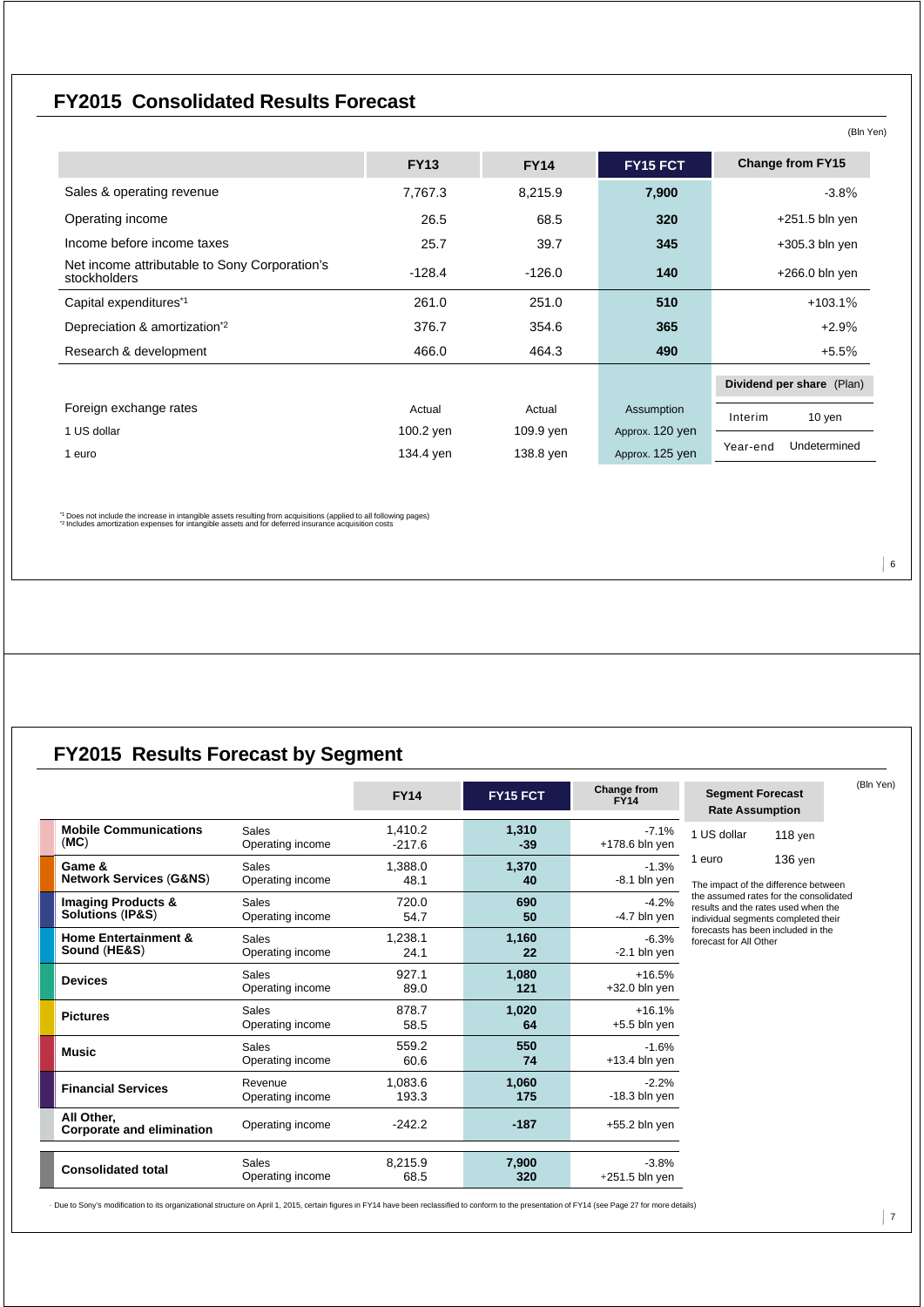

### **Game & Network Services Segment**



### **FY2014**

Sales: 33.0% increase (CC basis: +25%)

- ·(+) Increase in PS4 hardware unit sales
- ·(+) Significant increase in network revenue
- $\cdot$ (+) Impact of foreign exchange rates
- ·(+) Increase in PS4 software sales
- $\cdot$ (-) Decrease in PS3 hardware and software sales

#### OI: 66.9 bln yen increase

- ·(+) Increase in sales
- ·(+) Recording of 6.2 bln yen write-off of certain PC software titles in FY13
- -) Decrease in PS3 software sales
- 
- ·(--) Unfavorable impact of the appreciation of the U.S. dollar, reflecting the high ratio of U.S. dollar-denominated costs ·(--) Recording of 11.2 bln yen write-down of PS Vita and PS TV components

#### **FY2015 FCT**

Sales: 18 bln ven decrease (essentially flat)

OI: 8.1 bln yen decrease

- ·(--) Decrease in PS3 platform sales
- $\cdot$ (-) Negative impact of foreign exchange rates ·(+) Increase in PS4 platform sales
- 

・ Computer Entertainment System = PS4, PS3 ・ Portable Entertainment System = PS TV, PS Vita, PSP

・ Software (Sales) includes sales of packaged software and networked software in the G&NS segment. ・ Network (Sales) is total amount of network sales to external customers in G&NS segment.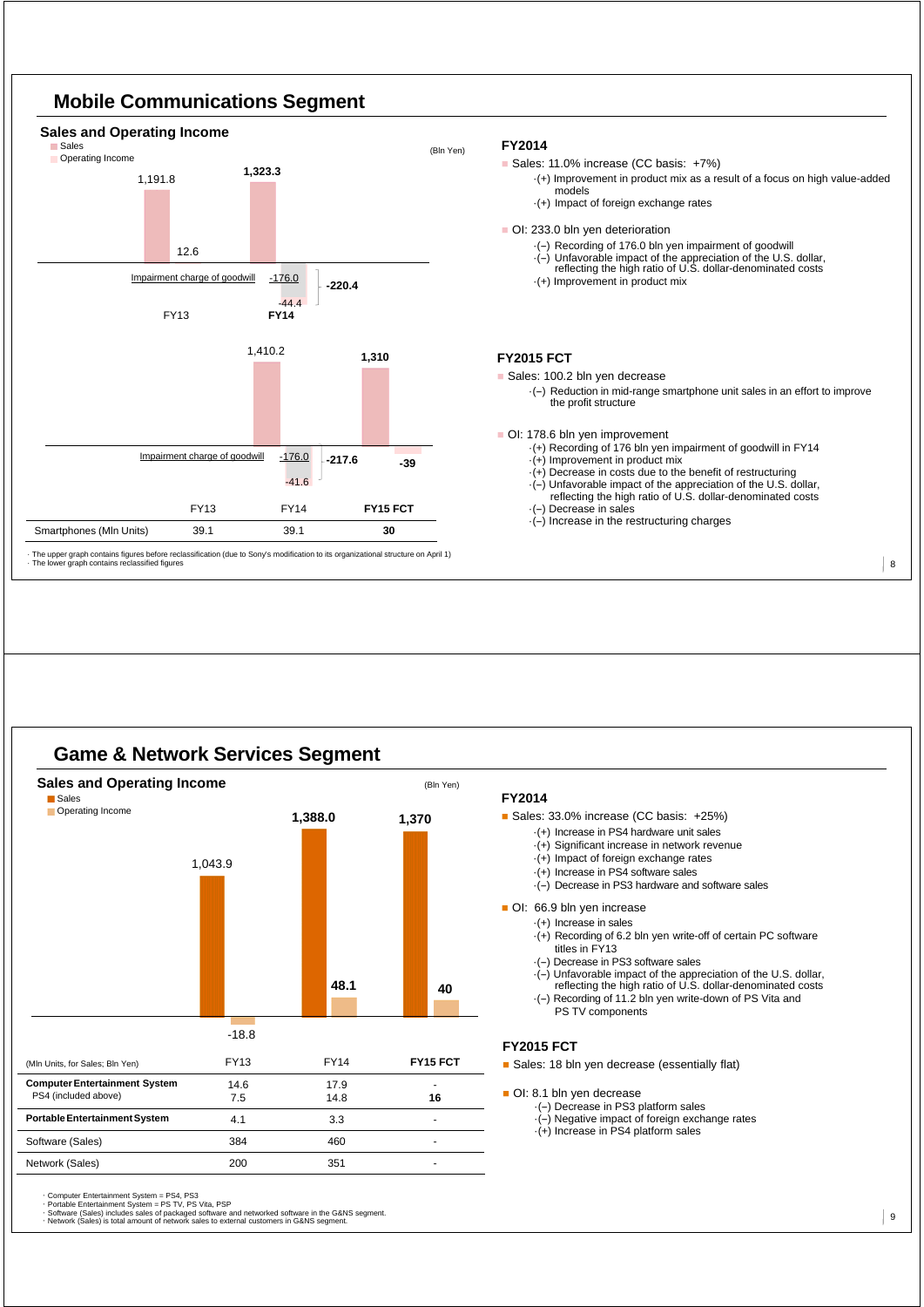

# **Imaging Products & Solutions Segment**

### **FY2014**

Sales: 2.9% decrease (CC basis: -7%)

- ·(--) Significant decrease in unit sales of digital cameras\* and video cameras ·(+) Impact of foreign exchange rates
- ·(+) Improvement in the product mix of digital cameras reflecting a shift to high value-added models
- OI: 28.4 bln yen increase
	- ·(+) Reduction in selling, general and administrative expenses
	- ·(+) Favorable impact of foreign exchange rates
	- ·(+) Improvement in the product mix
	- $\cdot$ (-) Decrease in sales of digital cameras and video cameras

#### **FY2015 FCT**

Sales: 30bln yen decrease

·(--) Significant decrease in sales of digital cameras and video cameras

10

OI: 4.7bln yen decrease

- ·(--) Decrease in video camera sales
- $\cdot$ (+) Cost reductions

\* Digital Cameras include Compact Digital Cameras, Interchangeable Single-lens Cameras, and Lens Style Cameras

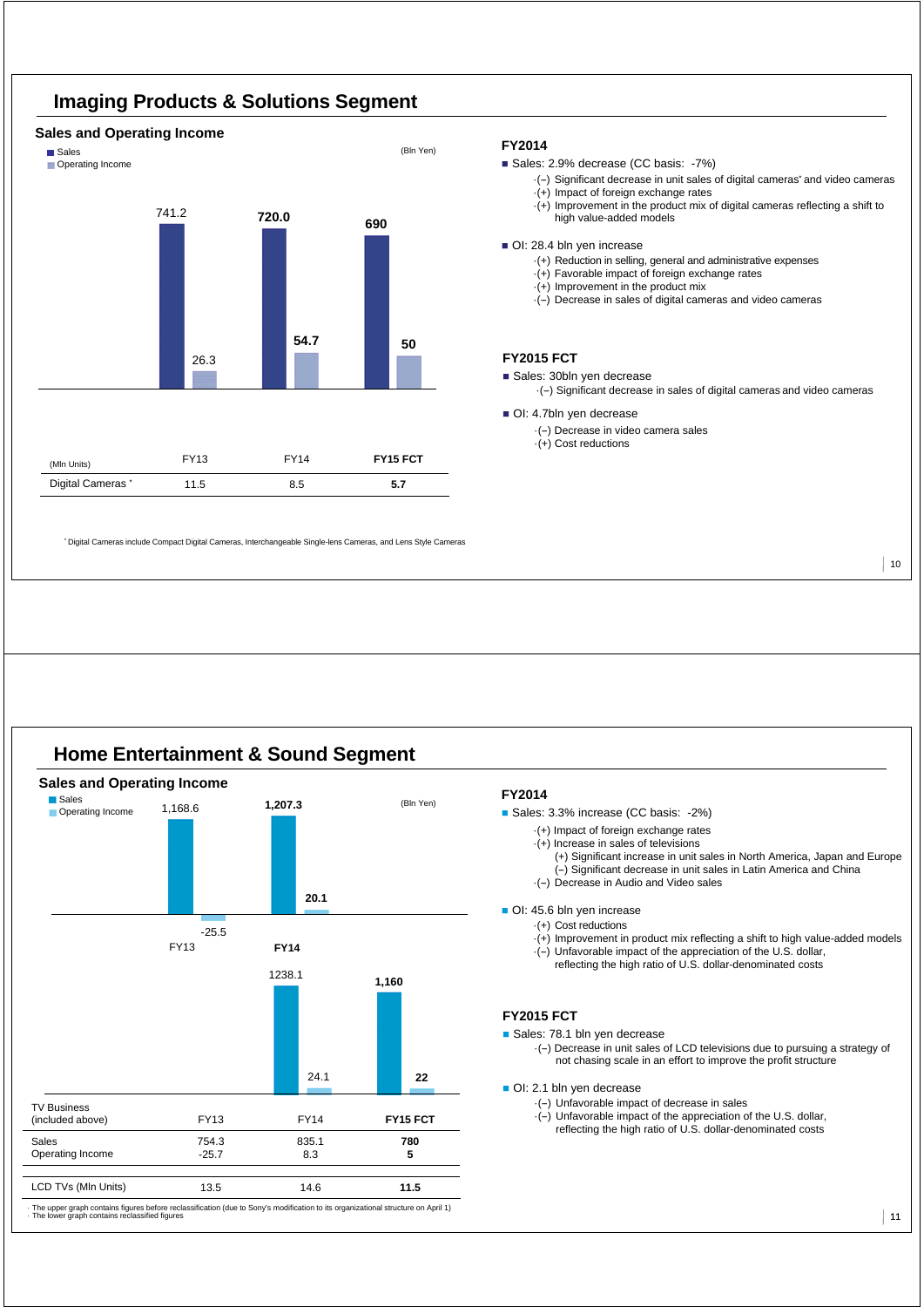

### **FY2014**

Sales: 23.9% increase (CC basis: +16%)

- ·(+) Significant increase in sales of image sensors reflecting higher demand for mobile products
- ·(+) Impact of foreign exchange rates
- ·(+) Significant increase in sales of camera modules

#### OI: Improvement (+105.5 bln yen)

- ·(+) Increase in sales of image sensors
- ·(+) Recording of a 32.1 bln yen impairment charge related to long-lived assets in the battery business in FY13
- ·(+) Favorable impact of foreign exchange rates

#### **FY2015 FCT**

- Sales: 152.9 bln yen increase
	- ·(+) Significant increase in sales of image sensors

OI: 32 bln yen increase

·(+) Increase in sales of image sensors ·(+) Favorable impact of foreign exchange rates

12

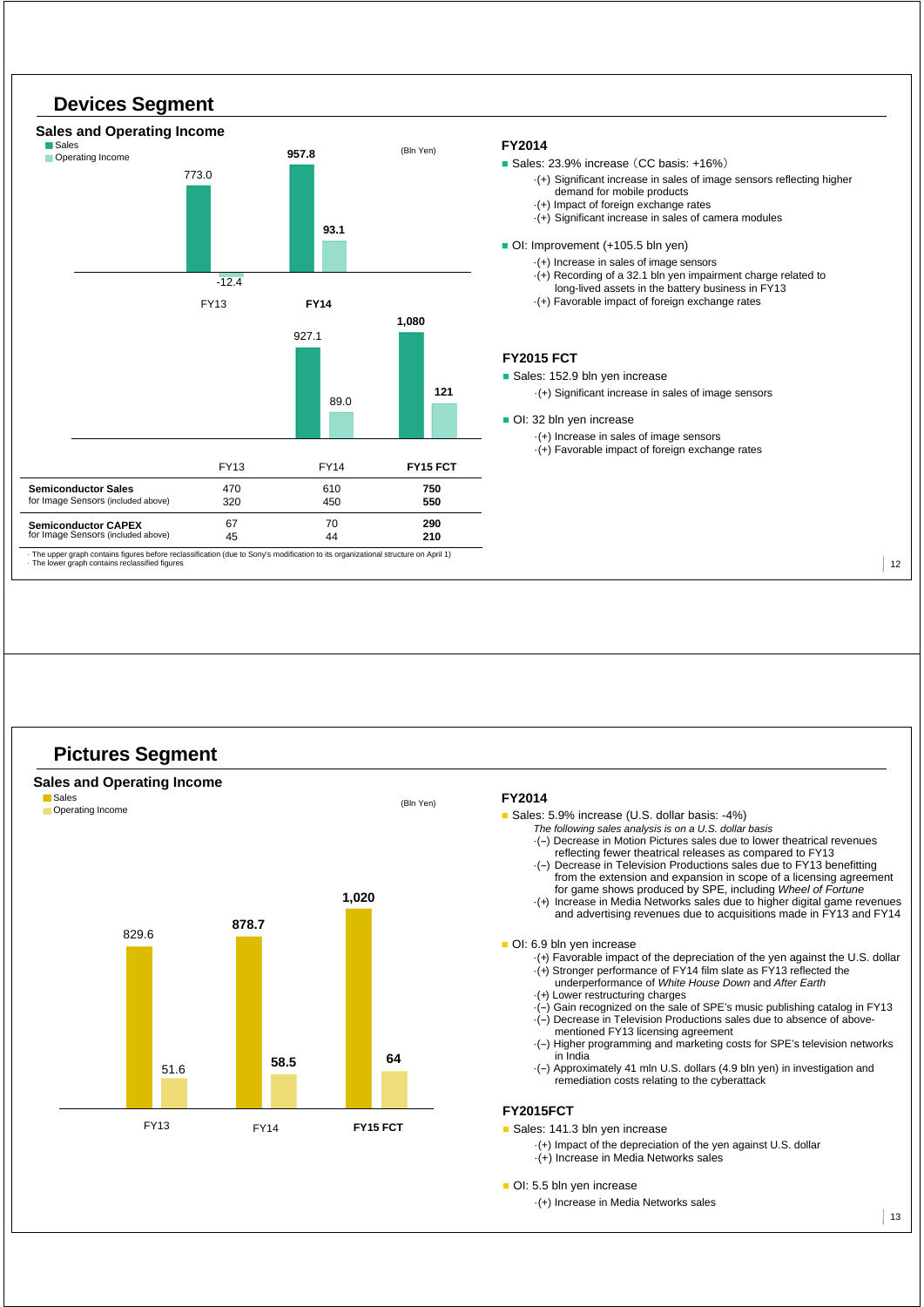

### **Financial Services Segment**

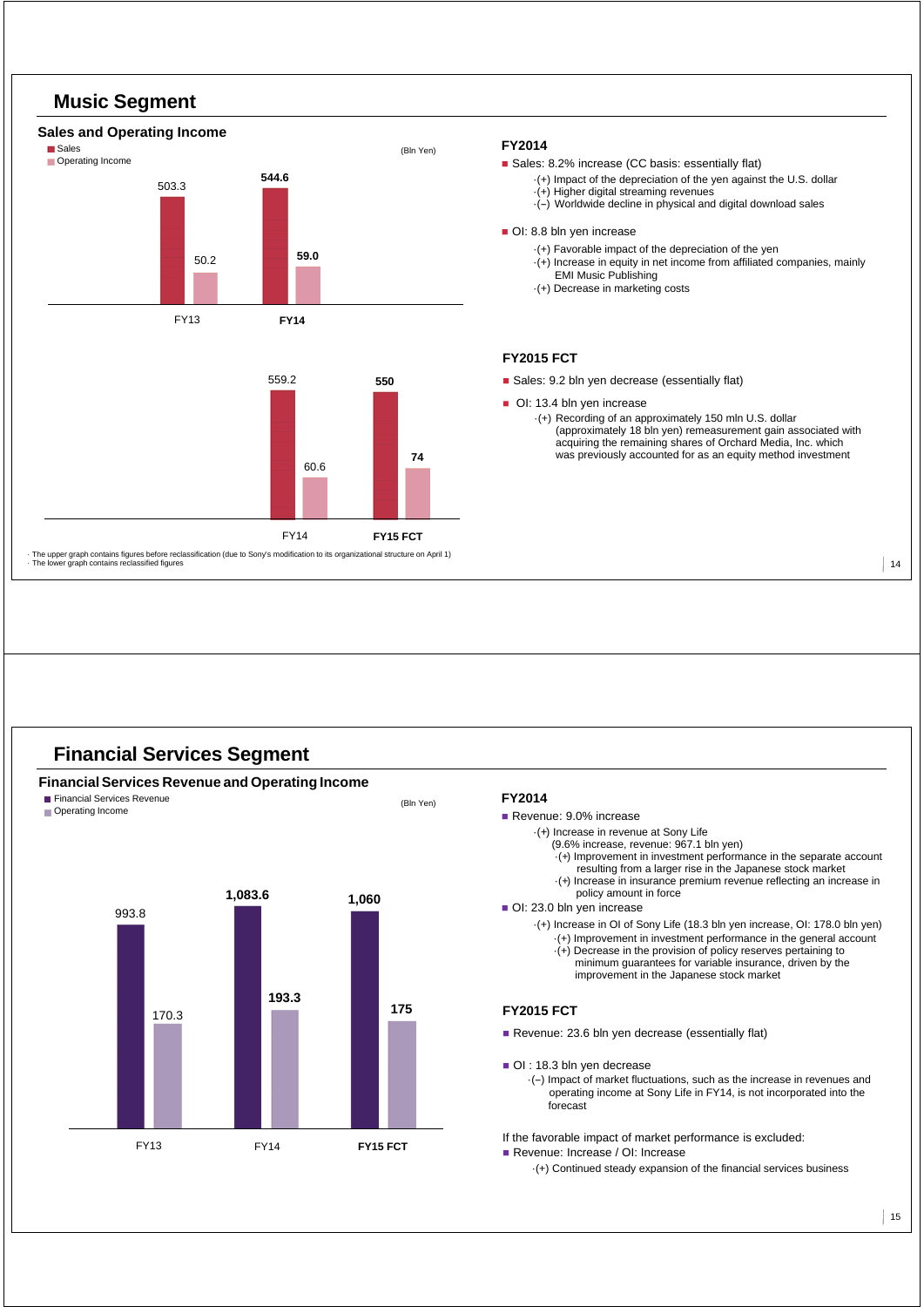# **Return on Invested Capital (ROIC) by Segment Results and Forecast**

|                                                    | <b>FY14</b> | <b>FY15</b> | <b>FY17</b> |
|----------------------------------------------------|-------------|-------------|-------------|
| <b>Mobile Communications</b><br>(MC)               |             |             | $8 - 15%$   |
| Game &<br><b>Network Services (G&amp;NS)</b>       | 7.8%        | 6.4%        | $11 - 15%$  |
| <b>Imaging Products &amp; Solutions (IP&amp;S)</b> | 22.2%       | 20.1%       | $20 - 27%$  |
| <b>Home Entertainment &amp;</b><br>Sound (HE&S)    | 7.9%        | 6.9%        | $6 - 13%$   |
| <b>Devices</b>                                     | 11.0%       | 11.5%       | $12 - 16%$  |
| <b>Pictures</b>                                    | 5.5%        | 4.8%        | $6 - 7%$    |
| <b>Music</b>                                       | 18.2%       | 20.0%       | $13 - 15%$  |

ROIC is operating income after tax divided by invested capital

Tax Rate: A 34% rate has been applied to all segments

Invested Capital: The total of long-lived assets, goodwill, investment and inventory have been used for the MC, G&NS, IP&S, HE&S and Devices segments<br>The total of equity and net debt have been used for the Pictures and Mus

The amount of inventory of the MC, G&NS, IP&S, HE&S and Devices segments and the invested capital of the Pictures and Music segments have been calculated by averaging the amount of each<br>at five points in time ⊶ the beginn

The amount of long-lived assets, goodwill and investment of the MC, G&NS, IP&S, HE&S and Devices segments have been calculated by averaging the amount at the beginning and end of the fiscal year

### **Inventory by Segment**

|                                                              |         | <b>FY14</b>    |                |                |                |  |  |  |  |
|--------------------------------------------------------------|---------|----------------|----------------|----------------|----------------|--|--|--|--|
|                                                              | Q4 FY13 | Q <sub>1</sub> | Q <sub>2</sub> | Q <sub>3</sub> | Q <sub>4</sub> |  |  |  |  |
| <b>Mobile Communications</b><br>(MC)                         | 132.4   | 116.7          | 142.2          | 143.9          | 93.8           |  |  |  |  |
| Game &<br><b>Network Services (G&amp;NS)</b>                 | 91.9    | 128.2          | 193.7          | 97.4           | 86.6           |  |  |  |  |
| <b>Imaging Products &amp;</b><br><b>Solutions (IP&amp;S)</b> | 79.9    | 84.2           | 90.1           | 97.0           | 76.0           |  |  |  |  |
| <b>Home Entertainment &amp;</b><br>Sound (HE&S)              | 154.8   | 171.8          | 216.8          | 161.3          | 129.9          |  |  |  |  |
| <b>Devices</b>                                               | 159.8   | 179.5          | 180.3          | 170.3          | 174.9          |  |  |  |  |
| <b>Pictures</b>                                              | 39.6    | 44.6           | 48.0           | 49.7           | 54.1           |  |  |  |  |
| <b>Music</b>                                                 | 11.1    | 10.7           | 11.6           | 13.5           | 12.2           |  |  |  |  |
| <b>All Other and Corporate</b>                               | 64.4    | 56.3           | 64.1           | 48.4           | 37.9           |  |  |  |  |
| <b>Consolidated total</b>                                    | 733.9   | 792.0          | 946.8          | 781.5          | 665.4          |  |  |  |  |

(Bln Yen)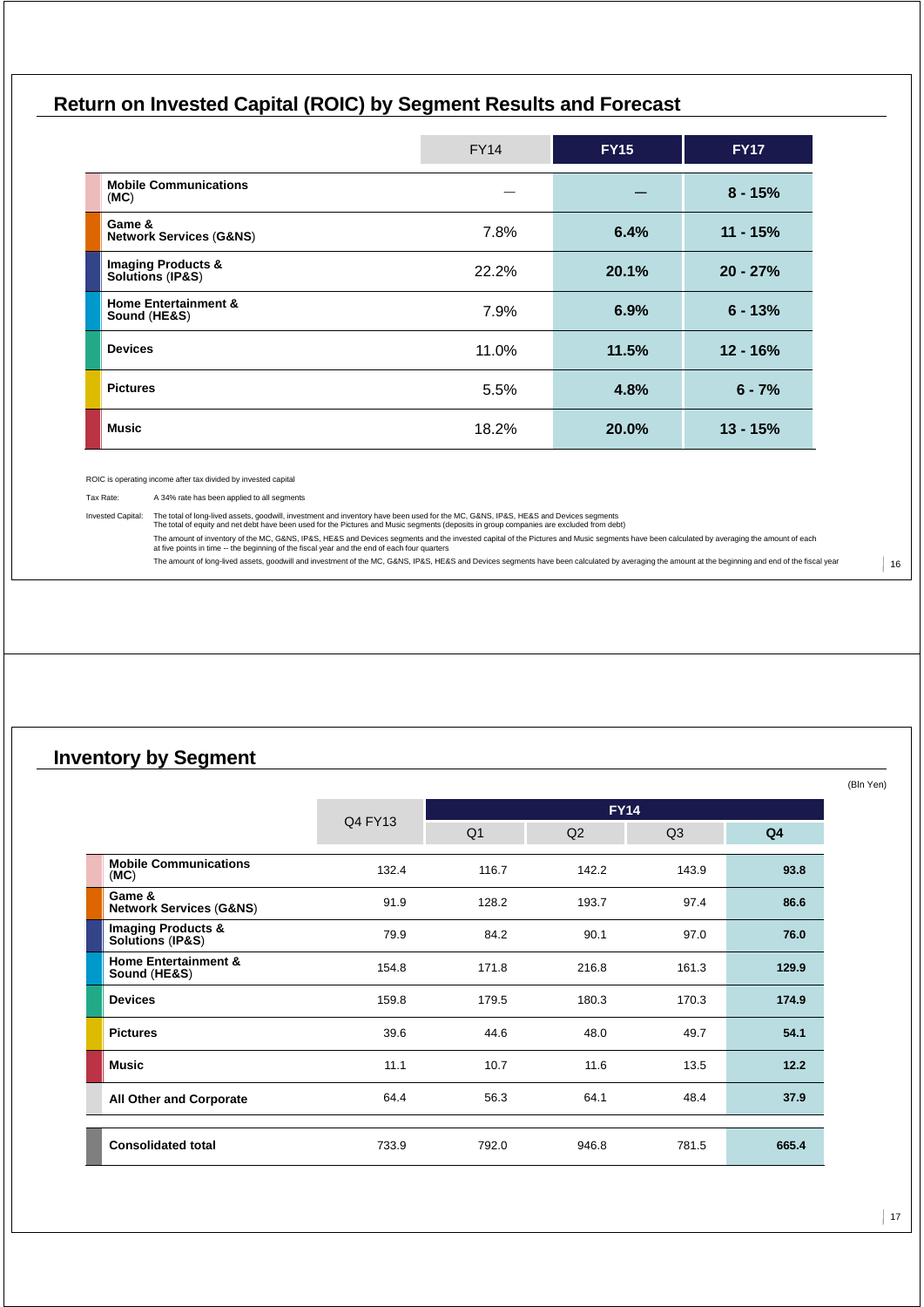# **Long-lived Assets and Goodwill by Segment**

|                                                 |                               | <b>FY12</b>   | <b>FY13</b>   | <b>FY14</b>    |                |                |                |
|-------------------------------------------------|-------------------------------|---------------|---------------|----------------|----------------|----------------|----------------|
|                                                 |                               |               |               | O <sub>1</sub> | Q <sub>2</sub> | O <sub>3</sub> | Q <sub>4</sub> |
| <b>Mobile Communications</b><br>(MC)            | Long-lived assets<br>Goodwill | 93.6<br>153.6 | 93.7<br>180.2 | 88.3<br>175.9  | 86.3           | 84.6           | 82.6           |
| Game &                                          | Long-lived assets             | 108.5         | 110.3         | 110.7          | 115.1          | 117.0          | 122.8          |
| <b>Network Services (G&amp;NS)</b>              | Goodwill                      | 147.5         | 150.6         | 150.0          | 152.3          | 155.3          | 154.4          |
| <b>Imaging Products &amp;</b>                   | Long-lived assets             | 80.9          | 62.8          | 60.6           | 59.8           | 58.4           | 65.8           |
| <b>Solutions (IP&amp;S)</b>                     | Goodwill                      | 5.8           | 6.2           | 6.1            | 6.2            | 6.2            | 6.1            |
| <b>Home Entertainment &amp;</b><br>Sound (HE&S) | Long-lived assets<br>Goodwill | 20.5          | 18.0          | 13.0           | 15.7           | 14.7           | 22.5           |
| <b>Devices</b>                                  | Long-lived assets             | 397.3         | 333.8         | 328.4          | 328.4          | 333.3          | 352.5          |
|                                                 | Goodwill                      | 37.3          | 37.4          | 37.4           | 37.5           | 37.7           | 37.8           |
| <b>Pictures</b>                                 | Long-lived assets             | 112.7         | 120.9         | 116.5          | 132.3          | 141.7          | 143.5          |
|                                                 | Goodwill                      | 160.9         | 187.3         | 184.3          | 207.5          | 226.2          | 224.2          |
| <b>Music</b>                                    | Long-lived assets             | 210.5         | 223.6         | 221.6          | 226.0          | 239.8          | 233.8          |
|                                                 | Goodwill                      | 113.6         | 122.8         | 121.8          | 127.2          | 134.8          | 132.4          |
| <b>Financial Services</b>                       | Long-lived assets             | 52.7          | 53.6          | 52.8           | 51.7           | 50.3           | 50.4           |
|                                                 | Goodwill                      | 2.3           | 2.3           | 2.3            | 2.3            | 2.3            | 2.3            |
| <b>All Other and Corporate</b>                  | Long-lived assets             | 479.4         | 409.0         | 404.6          | 399.7          | 393.9          | 307.7          |
|                                                 | Goodwill                      | 22.2          | 5.0           | 5.0            | 5.1            | 5.2            | 4.1            |
| <b>Consolidated total</b>                       | Long-lived assets             | 1,556.2       | 1,425.7       | 1,396.4        | 1,415.0        | 1,433.7        | 1,381.6        |
|                                                 | Goodwill                      | 643.2         | 691.8         | 683.0          | 538.1          | 567.7          | 561.3          |

· Long-lived assets include property, plant and equipment and intangible assets · The presentation related to internal-use software which is included in long-lived assets has been changed from Q4 FY2014

# **"Depreciation & Amortization" and "Restructuring Charges" by Segment**

|       |                                                              |                                                             |                    |                         |                    |                    |                    |                    |                    |                    |                    |                    | (Mln Yen)         |
|-------|--------------------------------------------------------------|-------------------------------------------------------------|--------------------|-------------------------|--------------------|--------------------|--------------------|--------------------|--------------------|--------------------|--------------------|--------------------|-------------------|
|       |                                                              |                                                             |                    |                         |                    | <b>FY13</b>        |                    |                    |                    |                    | <b>FY14</b>        |                    |                   |
|       |                                                              |                                                             | <b>FY12</b>        | Q <sub>1</sub>          | Q2                 | Q <sub>3</sub>     | Q <sub>4</sub>     | <b>FY</b>          | Q <sub>1</sub>     | Q2                 | Q <sub>3</sub>     | Q <sub>4</sub>     | <b>FY</b>         |
| (MC)  | <b>Mobile Communications</b>                                 | Depreciation & Amortization<br><b>Restructuring Charges</b> | 19.165<br>1.704    | 5,419<br>755            | 5.502<br>2.391     | 5,519<br>421       | 5.633<br>44        | 22,073<br>3.611    | 6.444<br>13        | 4,435<br>43        | 5.571<br>1.790     | 5,617<br>3.808     | 22,067<br>5,655   |
|       | Game &<br><b>Network Services (G&amp;NS)</b>                 | Depreciation & Amortization<br><b>Restructuring Charges</b> | 12.324<br>310      | 3.646<br>$\overline{1}$ | 4.221<br>381       | 4.395<br>10        | 4.267<br>$-21$     | 16.529<br>371      | 4.000<br>64        | 4.426<br>$\Omega$  | 4.740<br>12        | 5.170<br>7,196     | 18,336<br>7,272   |
|       | <b>Imaging Products &amp;</b><br><b>Solutions (IP&amp;S)</b> | Depreciation & Amortization<br><b>Restructuring Charges</b> | 39,605<br>12,885   | 9.850<br>729            | 9.472<br>1.403     | 9.220<br>$-169$    | 9.538<br>1.459     | 38.080<br>3.422    | 6.967<br>128       | 8.293<br>71        | 7.243<br>314       | 9.272<br>6,764     | 31,775<br>7,277   |
|       | <b>Home Entertainment &amp;</b><br>Sound (HE&S)              | Depreciation & Amortization<br><b>Restructuring Charges</b> | 26,968<br>12,412   | 6.608<br>179            | 6.620<br>553       | 6.053<br>9         | 6,525<br>830       | 25.806<br>1,571    | 6.105<br>540       | 6.138<br>38        | 6.356<br>2         | 6.639<br>1,380     | 25,238<br>1,960   |
|       | <b>Devices</b>                                               | Depreciation & Amortization<br><b>Restructuring Charges</b> | 112.486<br>16,029  | 25.689<br>1.376         | 26.171<br>1.053    | 25.576<br>1,102    | 29.036<br>5,384    | 106.472<br>8,915   | 21.014<br>542      | 21.588<br>2,823    | 21.967<br>220      | 23,226<br>3,837    | 87,795<br>7,422   |
|       | <b>Pictures</b>                                              | Depreciation & Amortization<br><b>Restructuring Charges</b> | 15.428<br>1,081    | 4.347<br>415            | 4.639<br>456       | 4.420<br>278       | 4.672<br>5.586     | 18.078<br>6.735    | 4.565<br>0         | 4.691<br>16        | 5.241<br>166       | 5,483<br>1,736     | 19,980<br>1,918   |
| Music |                                                              | Depreciation & Amortization<br><b>Restructuring Charges</b> | 13,209<br>2,305    | 3,590<br>26             | 3.601<br>78        | 3.611<br>44        | 3.612<br>428       | 14.414<br>576      | 3.347<br>25        | 3.420<br>34        | 3.391<br>1,317     | 3,474<br>731       | 13,632<br>2,108   |
|       | <b>Financial Services</b>                                    | Depreciation & Amortization<br><b>Restructuring Charges</b> | 62,633<br>$\Omega$ | 13,957<br>$\Omega$      | 15,546<br>$\Omega$ | 11.111<br>$\Omega$ | 13,734<br>$\Omega$ | 54,348<br>$\Omega$ | 15,619<br>$\Omega$ | 13,602<br>$\Omega$ | 13,770<br>$\Omega$ | 23,232<br>$\Omega$ | 66,223<br>n       |
|       | All Other                                                    | Depreciation & Amortization                                 | 30,348             | 7.183                   | 7.393              | 7.139              | 8.110              | 29.825             | 3.466              | 3,226              | 3.382              | 5,353              | 15,427            |
|       | Corporate                                                    | Depreciation & Amortization                                 | 44,569             | 12,640                  | 12,862             | 11,752             | 13,816             | 51,070             | 12,771             | 12,630             | 12,672             | 16,078             | 54,151            |
|       | <b>All Other and Corporate</b>                               | <b>Restructuring Charges</b>                                | 30,781             | 1,173                   | 1,491              | 11,968             | 40,756             | 55,388             | 13,950             | 6,399              | 5,227              | 38,850             | 64,424            |
|       | <b>Consolidated total</b>                                    | Depreciation & Amortization<br><b>Restructuring Charges</b> | 376,735<br>77.507  | 92,929<br>4.654         | 96,027<br>7.806    | 88,796<br>13.663   | 98,943<br>54.466   | 376,695<br>80.589  | 84,298<br>15,262   | 82,449<br>9,424    | 84,333<br>9.048    | 103,544<br>64,302  | 354,624<br>98,036 |

· Restructuring Charges include depreciation associated with restructured assets

Yen)

 $|18$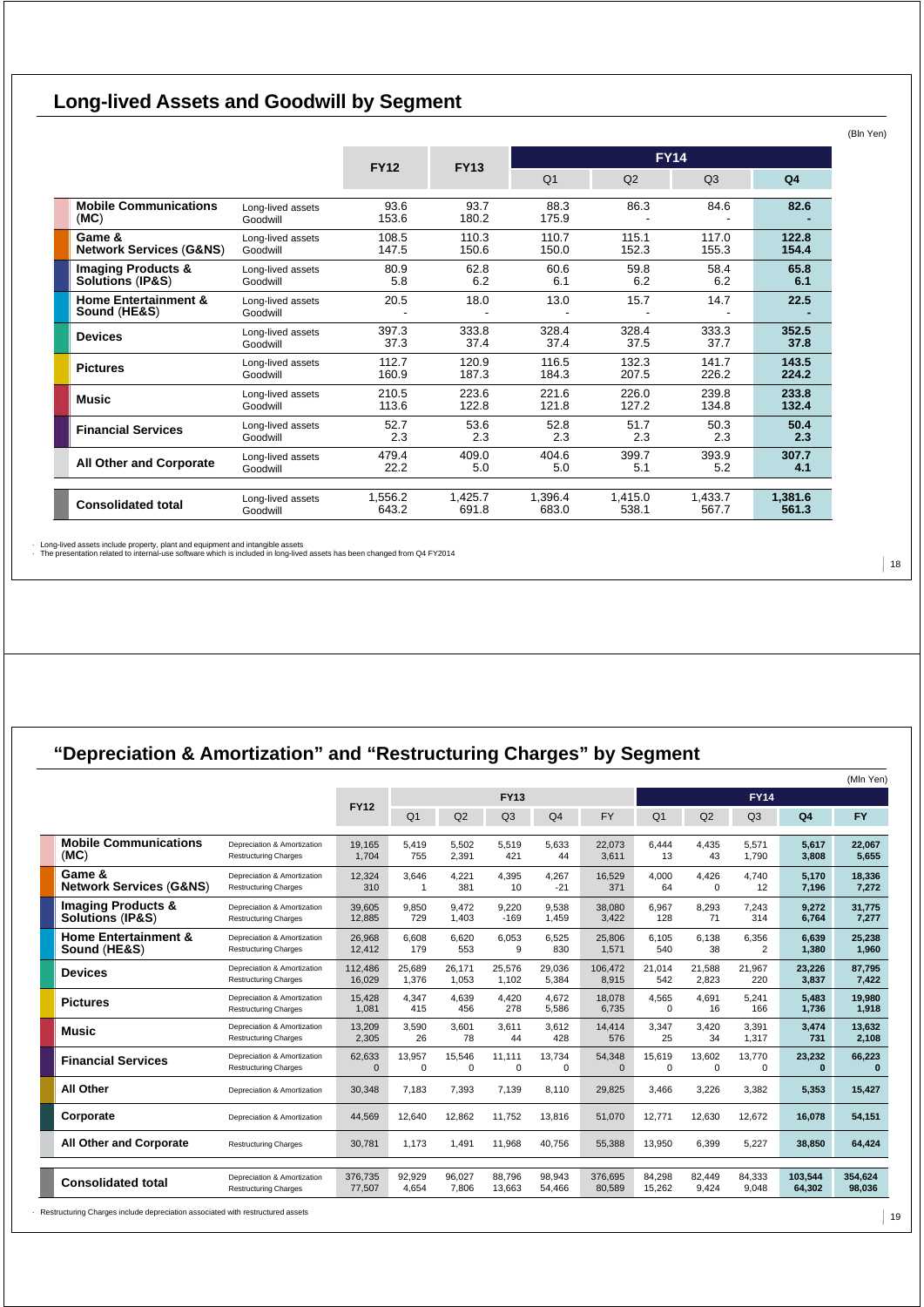**Research & Development by Segment** 

(Bln Yen)

 $\vert$  20

|                                                    | <b>FY13</b> | <b>EY14</b> |
|----------------------------------------------------|-------------|-------------|
| <b>Mobile Communications (MC)</b>                  | 83.4        | 91.0        |
| <b>Game &amp; Network Services (G&amp;NS)</b>      | 88.7        | 89.1        |
| <b>Imaging Products &amp; Solutions (IP&amp;S)</b> | 61.5        | 56.9        |
| Home Entertainment & Sound (HE&S)                  | 54.9        | 48.7        |
| <b>Devices</b>                                     | 97.1        | 105.5       |
| <b>Corporate R&amp;D</b>                           | 42.1        | 38.1        |
|                                                    |             |             |
| <b>Consolidated total</b>                          | 466.0       | 464.3       |

**Results by Segment** 

|                                    |                  |             |                |           |                |                |            |                |            |                |                | (Mln Yen)  |
|------------------------------------|------------------|-------------|----------------|-----------|----------------|----------------|------------|----------------|------------|----------------|----------------|------------|
|                                    |                  |             |                |           | <b>FY13</b>    |                |            |                |            | <b>FY14</b>    |                |            |
|                                    |                  | <b>FY12</b> | Q <sub>1</sub> | Q2        | Q <sub>3</sub> | Q <sub>4</sub> | <b>FY</b>  | Q <sub>1</sub> | Q2         | Q <sub>3</sub> | Q <sub>4</sub> | <b>FY</b>  |
| <b>Mobile Communications</b>       | Sales            | 770.725     | 285.466        | 304,588   | 333.238        | 268.517        | 1,191,809  | 314,318        | 308.363    | 428,981        | 271.618        | 1,323,280  |
| (MC)                               | Operating income | $-41.112$   | 12,566         | 8,802     | 6,331          | $-15,098$      | 12,601     | $-2.740$       | $-171.998$ | 9,253          | $-54,951$      | $-220,436$ |
| Game &                             | Sales            | 749,867     | 131.587        | 168.954   | 454,937        | 288,380        | 1,043,858  | 257,530        | 309.479    | 531,537        | 289,483        | 1,388,029  |
| <b>Network Services (G&amp;NS)</b> | Operating income | $-3,695$    | $-16,370$      | $-4,164$  | 12,394         | $-10,705$      | $-18,845$  | 4,319          | 21,790     | 27,608         | $-5,613$       | 48,104     |
| <b>Imaging Products &amp;</b>      | Sales            | 756,201     | 180,888        | 175,506   | 198.063        | 186.746        | 741,203    | 164,600        | 178,610    | 201,041        | 175.719        | 719,970    |
| Solutions (IP&S)                   | Operating income | 1,442       | 9.097          | $-2.308$  | 12,071         | 7,467          | 26,327     | 17.409         | 20,098     | 22,986         | $-5,809$       | 54,684     |
| <b>Home Entertainment &amp;</b>    | Sales            | 994,827     | 275.176        | 263,780   | 404,028        | 225,595        | 1,168,579  | 285,748        | 282,354    | 413,306        | 225,885        | 1,207,293  |
| Sound (HE&S)                       | Operating income | $-84,315$   | 3,367          | $-12,094$ | 6,408          | $-23,180$      | $-25,499$  | 7,661          | 7,966      | 25,286         | $-20,859$      | 20,054     |
| <b>Devices</b>                     | Sales            | 806,152     | 190.376        | 201,289   | 211,257        | 170.057        | 772,979    | 184,088        | 247.712    | 292,884        | 233,160        | 957,844    |
|                                    | Operating income | 45,573      | 10.845         | 11.879    | $-23,515$      | $-11.629$      | $-12,420$  | 12.536         | 29.573     | 54,537         | $-3,567$       | 93,079     |
| <b>Pictures</b>                    | Sales            | 732,739     | 158.915        | 177.840   | 223,722        | 269.107        | 829.584    | 194.770        | 182.183    | 206,580        | 295,148        | 878,691    |
|                                    | Operating income | 47,800      | 3.742          | $-17,756$ | 24,258         | 41,375         | 51,619     | 7.831          | $-1,041$   | 6,219          | 45,518         | 58,527     |
| <b>Music</b>                       | Sales            | 441,708     | 111.959        | 114,971   | 144.665        | 131.693        | 503,288    | 116.863        | 116.752    | 163,610        | 147,386        | 544,611    |
|                                    | Operating income | 37,218      | 10.771         | 9.696     | 21,717         | 8.024          | 50,208     | 11,386         | 11,815     | 25,411         | 10,347         | 58,959     |
| <b>Financial Services</b>          | Revenue          | 1,002,389   | 251,405        | 243,714   | 282,050        | 216,677        | 993,846    | 246,967        | 269,576    | 304,926        | 262,160        | 1,083,629  |
|                                    | Operating income | 142,209     | 45,109         | 38,388    | 46,353         | 40,442         | 170,292    | 43,772         | 47,686     | 50,850         | 50,999         | 193,307    |
| <b>All Other</b>                   | Sales            | 973,017     | 194,484        | 212,018   | 270,623        | 180,919        | 858,044    | 128,772        | 108,644    | 144,312        | 109,381        | 491,109    |
|                                    | Operating income | 49,503      | $-16,921$      | $-2,473$  | $-14,818$      | $-101,841$     | $-136,053$ | $-18,432$      | $-18,163$  | $-14,280$      | $-52,490$      | $-103,364$ |
| Corporate and elimination          | Sales            | $-432,121$  | $-68,837$      | $-88,425$ | $-111,894$     | $-66.768$      | $-335,924$ | $-83,748$      | $-102,162$ | $-120,428$     | $-72,228$      | $-378,566$ |
|                                    | Operating income | 31,880      | $-26,709$      | $-16,041$ | $-2,329$       | $-46,656$      | $-91,735$  | $-13,928$      | $-33,314$  | $-25,775$      | $-61,348$      | $-134,366$ |
| <b>Consolidated total</b>          | Sales            | 6.795.504   | 1.711.419      | 1.774.235 | 2,410,689      | 1,870,923      | 7,767,266  | 1.809.908      | 1.901.511  | 2,566,749      | 1,937,712      | 8,215,880  |
|                                    | Operating income | 226,503     | 35.497         | 13,929    | 88,870         | $-111.801$     | 26,495     | 69,814         | $-85.588$  | 182,095        | $-97,773$      | 68,548     |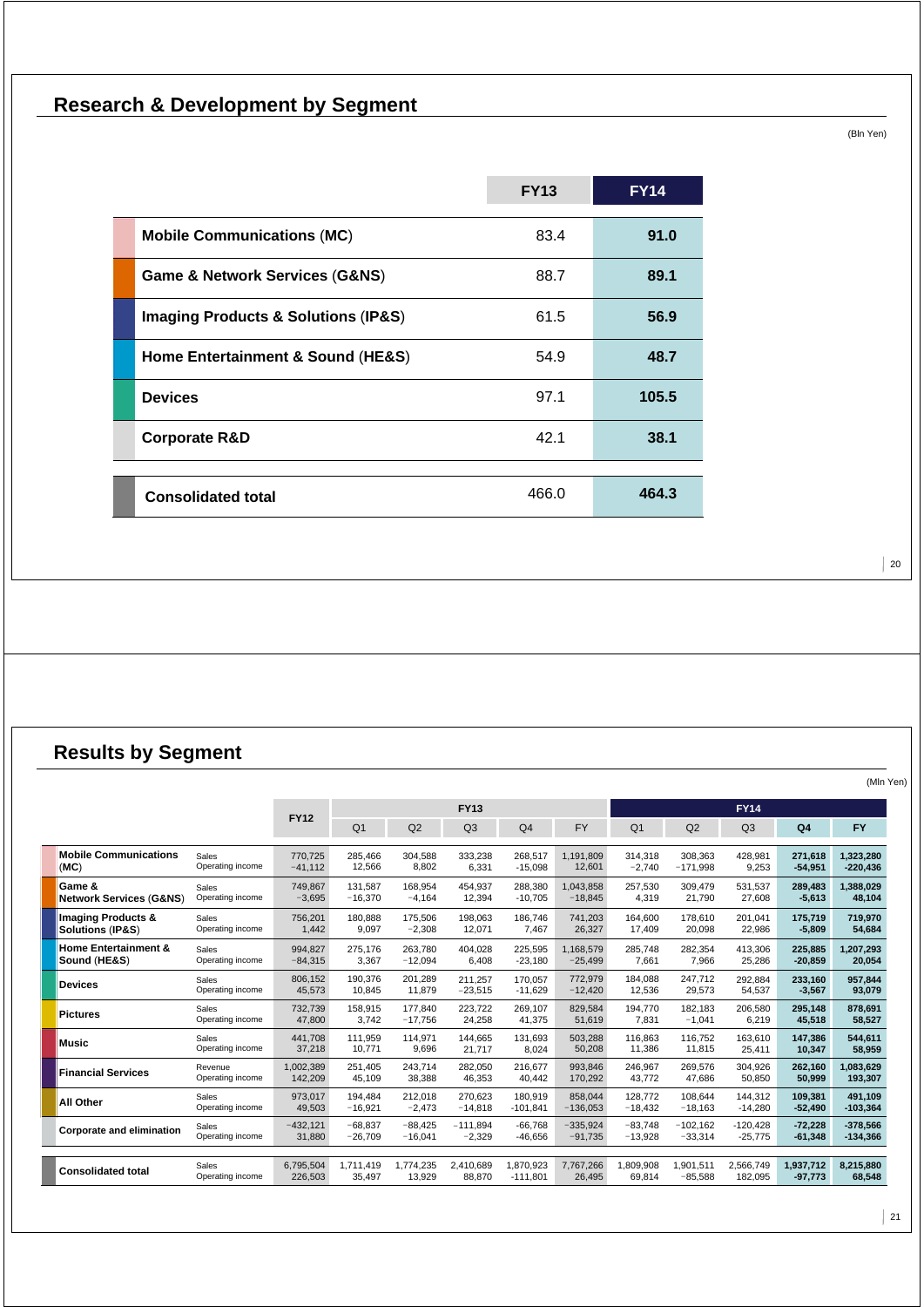### **Costs related to the exit from the PC business and other strategic management initiatives**

|                                                                                                |             |             |                          |        |                |                |                   | (Bln Yen) |
|------------------------------------------------------------------------------------------------|-------------|-------------|--------------------------|--------|----------------|----------------|-------------------|-----------|
|                                                                                                | <b>FY12</b> | <b>FY14</b> |                          |        |                |                |                   |           |
|                                                                                                |             | <b>FY13</b> | Q <sub>1</sub>           | Q2     | Q <sub>3</sub> | Q <sub>4</sub> | <b>FY</b>         |           |
| Costs related to the exit from the PC business<br>and other strategic management initiatives*1 | 93.1        | 177.4       | 25.5                     | 191.2  | 26.2           | 90.2           | 333.1             |           |
| Costs related to exit from the PC business <sup>*2</sup>                                       |             | 58.3        | 18.3                     | 7.7    | 4.9            | 8.7            | 39.6              |           |
| Impairments (excluding those related to the PC business) <sup>3</sup>                          | 15.6        | 73.2        | 2.4                      | 177.6  | 2.0            | 11.7           | 193.7             |           |
| Write-off <sup>*4</sup>                                                                        |             | 6.2         | $\overline{\phantom{a}}$ | $\sim$ | 11.2           | $\blacksquare$ | 11.2              |           |
| Restructuring charges not included in the above <sup>*5</sup>                                  | 77.5        | 39.7        | 4.5                      | 5.3    | 7.7            | 60.9           | 78.4              |           |
| Cost related to other strategic management initiatives                                         |             |             | 0.3                      | 0.6    | 0.3            | 9.0            | 10.2 <sub>1</sub> |           |

" Induded in the costs related to the set from the PC business, and other strategic management initiatives are Costs related to the PC business, impairments (excluding those related to the PC business), and the extince of

 $\vert$  22

### **PC Business**

(Bln Yen)

|                    |                                                     | <b>FY12</b> | <b>FY13</b>        |                    |                   |                   |                   |                     |
|--------------------|-----------------------------------------------------|-------------|--------------------|--------------------|-------------------|-------------------|-------------------|---------------------|
|                    |                                                     |             |                    | Q <sub>1</sub>     | Q2                | Q <sub>3</sub>    | Q <sub>4</sub>    | <b>FY</b>           |
|                    | <b>Sales</b>                                        | 449.0       | 418.2              | 33.5               | 8.0               | 3.7               | 2.9               | 48.1                |
| <b>PC Business</b> | Operating income<br>(PC exit costs (included above) | $-38.6$     | $-91.7$<br>$-58.3$ | $-20.7$<br>$-18.3$ | $-12.8$<br>$-7.7$ | $-13.4$<br>$-4.9$ | $-16.6$<br>$-8.7$ | $-63.5$<br>$-39.6)$ |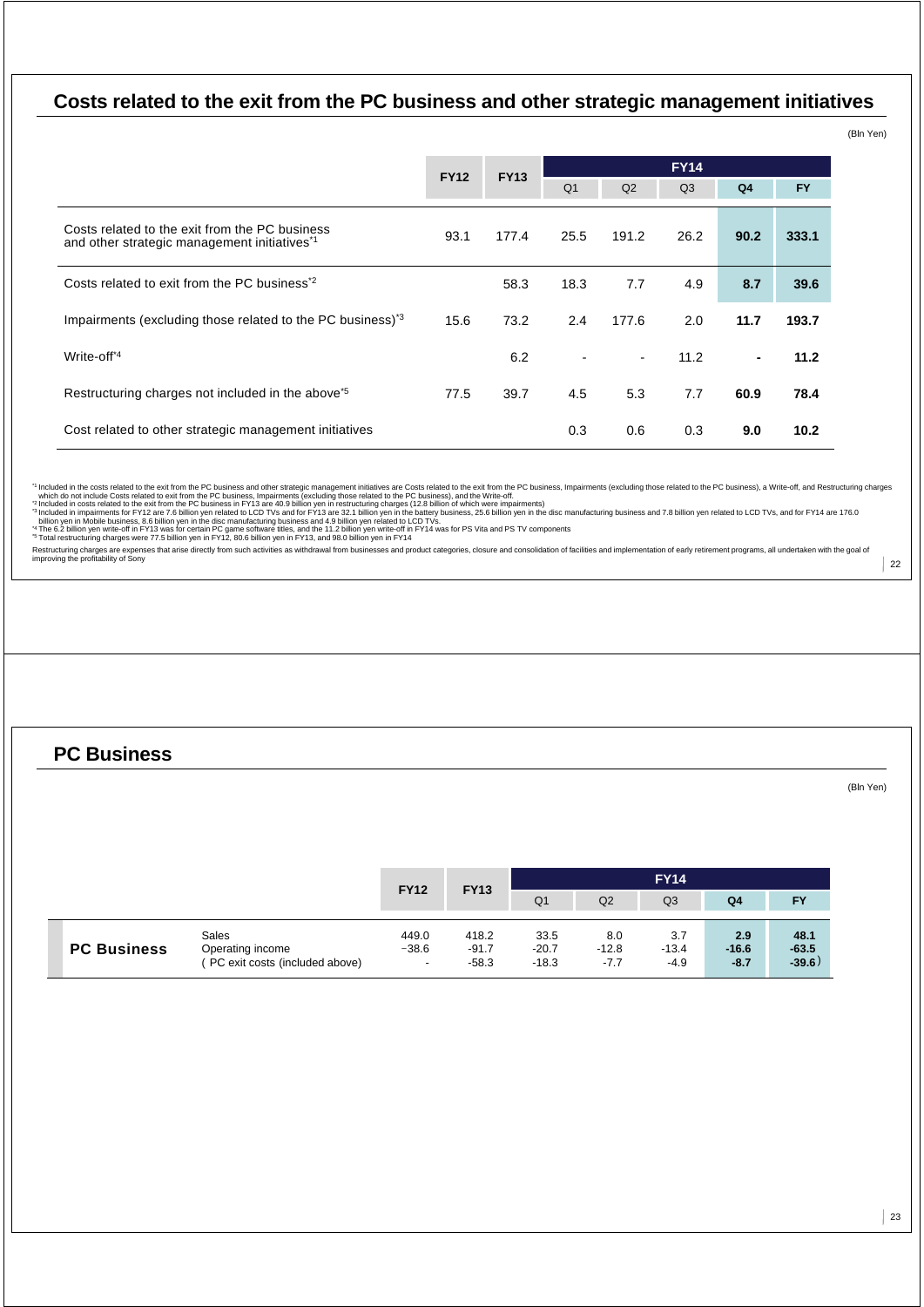

### **Unit Sales or Sales for Key Electronics Products (Quarterly Results)**

(Mln units, for sales; Bln Yen)

|                                                                         | <b>FY13</b>    |      |            |                | <b>FY14</b> |                |                |                |                |               |
|-------------------------------------------------------------------------|----------------|------|------------|----------------|-------------|----------------|----------------|----------------|----------------|---------------|
| <b>Consumer Electronics</b>                                             | Q <sub>1</sub> | Q2   | Q3         | Q <sub>4</sub> | <b>FY</b>   | Q <sub>1</sub> | Q <sub>2</sub> | Q <sub>3</sub> | Q <sub>4</sub> | <b>FY</b>     |
| <b>Smartphones</b>                                                      | 9.6            | 10.0 | 10.7       | 8.8            | 39.1        | 9.4            | 9.9            | 11.9           | 7.9            | 39.1          |
| <b>Digital Cameras</b>                                                  | 3.1            | 2.8  | 3.4        | 2.2            | 11.5        | 2.2            | 2.2            | 2.6            | 1.5            | 8.5           |
| <b>LCD TVs</b>                                                          | 3.1            | 3.3  | 4.5        | 2.6            | 13.5        | 3.6            | 3.6            | 4.7            | 2.7            | 14.6          |
| Game                                                                    |                |      |            |                |             |                |                |                |                |               |
| <b>Computer Entertainment System (PS4/PS3)</b><br>(PS4 (included above) | 1.1            | 2.0  | 7.8<br>4.5 | 3.7<br>3.0     | 14.6<br>7.5 | 3.5<br>2.7     | 4.1<br>3.3     | 7.5<br>6.4     | 2.8<br>2.4     | 17.9<br>14.8) |
| Portable Entertainment System (PS TV / PS Vita / PSP)                   | 0.6            | 0.8  | 2.0        | 0.7            | 4.1         | 0.75           | 0.7            | 1.4            | 0.45           | 3.3           |
| <b>Software (Sales)</b>                                                 | 68             | 95   | 128        | 93             | 384         | 85             | 106            | 147            | 122            | 460           |
| <b>Network (Sales)</b>                                                  | 39             | 41   | 50         | 70             | 200         | 69             | 71             | 100            | 111            | 351           |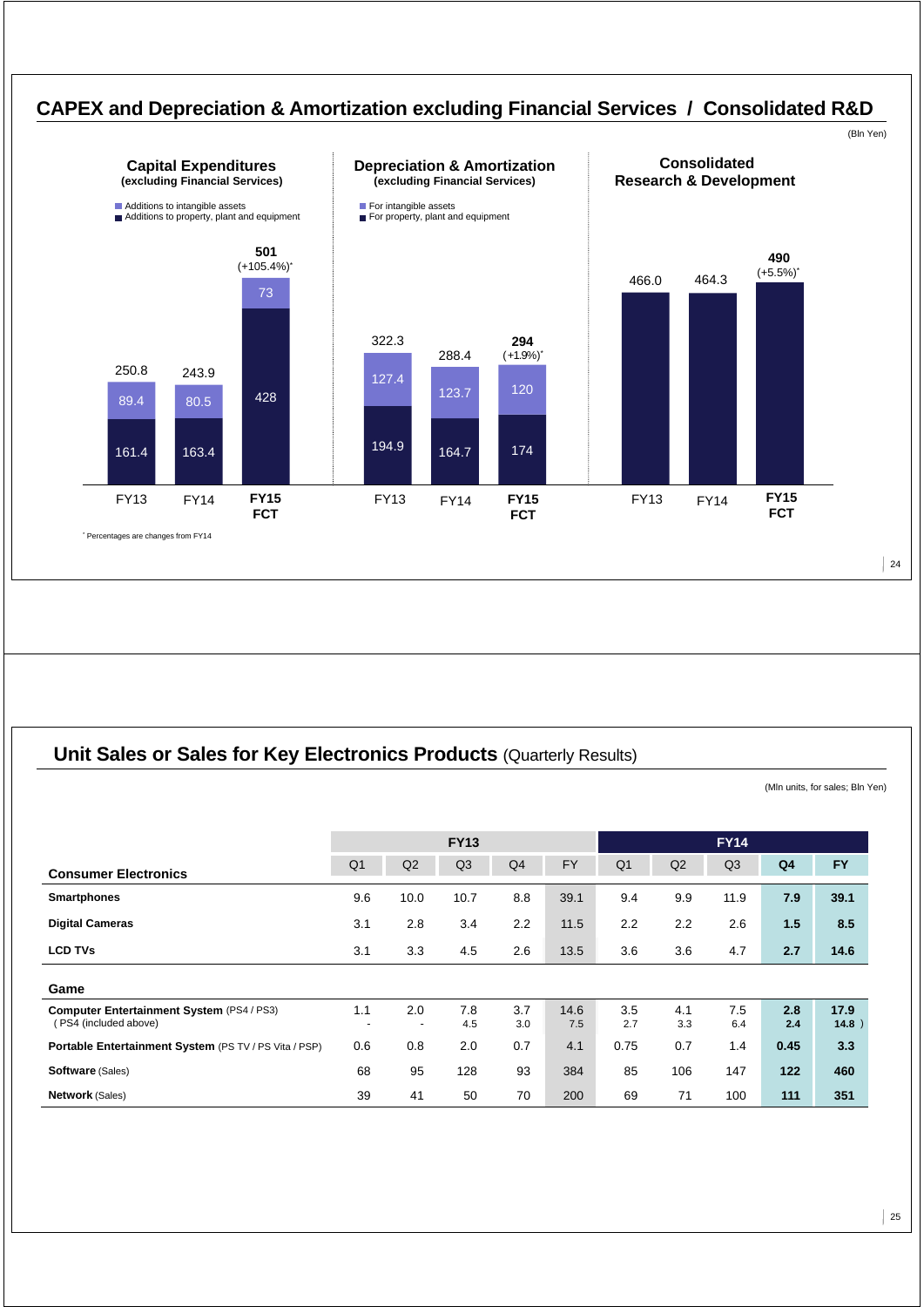### **Unit Sales or Sales for Key Electronics Products Sales and capital expenditures for Semiconductors** (Annual Forecast)

(Mln units, for sales and capital expenditures; Bln Yen)

|                                                                |                                                 | <b>FY14</b>                      | <b>FY15</b>  |            |
|----------------------------------------------------------------|-------------------------------------------------|----------------------------------|--------------|------------|
| <b>Consumer Electronics</b>                                    | <b>FY13</b><br><b>FY</b><br><b>February FCT</b> |                                  | <b>FCT</b>   |            |
| <b>Smartphones</b>                                             | 39.1                                            | 39.2                             | 39.1         | 30         |
| <b>Digital Cameras</b>                                         | 11.5                                            | 8.4                              | 8.5          | 5.7        |
| <b>LCD TVs</b>                                                 | 13.5                                            | 14.5                             | 14.6         | 11.5       |
| Game                                                           |                                                 |                                  |              |            |
| Computer Entertainment System (PS4 / PS3)<br>PS4               | 14.6<br>7.5                                     | 17.5<br>$\overline{\phantom{0}}$ | 17.9<br>14.8 | 16         |
| <b>Semiconductors</b>                                          |                                                 |                                  |              |            |
| <b>Sales</b><br>(Image Sensors (included above)                | 470<br>320                                      | 610<br>450                       | 610<br>450   | 750<br>550 |
| <b>Capital Expenditures</b><br>(Image Sensors (included above) | 67<br>45                                        | 80<br>50                         | 70<br>44     | 290<br>210 |

### **Segment Realignment**

| Mobile Communications (MC)<br>FY201 | FY2015<br>Mobile Communications (MC)                                         |
|-------------------------------------|------------------------------------------------------------------------------|
| Game & Network Services (G&NS)      | So-net Corporation<br>Game & Network Services (G&NS)<br>and its subsidiaries |
| Imaging Products & Solutions (IP&S) | Imaging Products & Solutions (IP&S)                                          |
| <b>Digital Imaging Products</b>     | <b>Digital Imaging Products</b>                                              |
| <b>Professional Solutions</b>       | <b>Professional Solutions</b>                                                |
| Other                               | Other                                                                        |
| Home Entertainment & Sound (HE&S)   | Home Entertainment & Sound (HE&S)                                            |
| Televisions                         | <b>Televisions</b>                                                           |
| Audio and Video                     | Audio and Video                                                              |
| Other                               | Other<br>Pre-installed                                                       |
| <b>Devices</b>                      | automotive audio<br>Devices<br>products                                      |
| Semiconductors                      | Semiconductors                                                               |
| Components                          | Components                                                                   |
| Other                               | Other                                                                        |
| <b>Pictures</b>                     | <b>Pictures</b>                                                              |
| <b>Motion Pictures</b>              | <b>Motion Pictures</b>                                                       |
| <b>Television Production</b>        | <b>Television Production</b>                                                 |
| <b>Media Networks</b>               | <b>Media Networks</b>                                                        |
| Music                               | Music                                                                        |
| <b>Recorded Music</b>               | <b>Recorded Music</b>                                                        |
| Music Publishing                    | Music Publishing                                                             |
| Visual Media and Platform           | Visual Media and Platform<br>Disc manufacturing<br>business in Japan         |
| <b>Financial Services</b>           | <b>Financial Services</b>                                                    |
| All Other                           | All Other                                                                    |